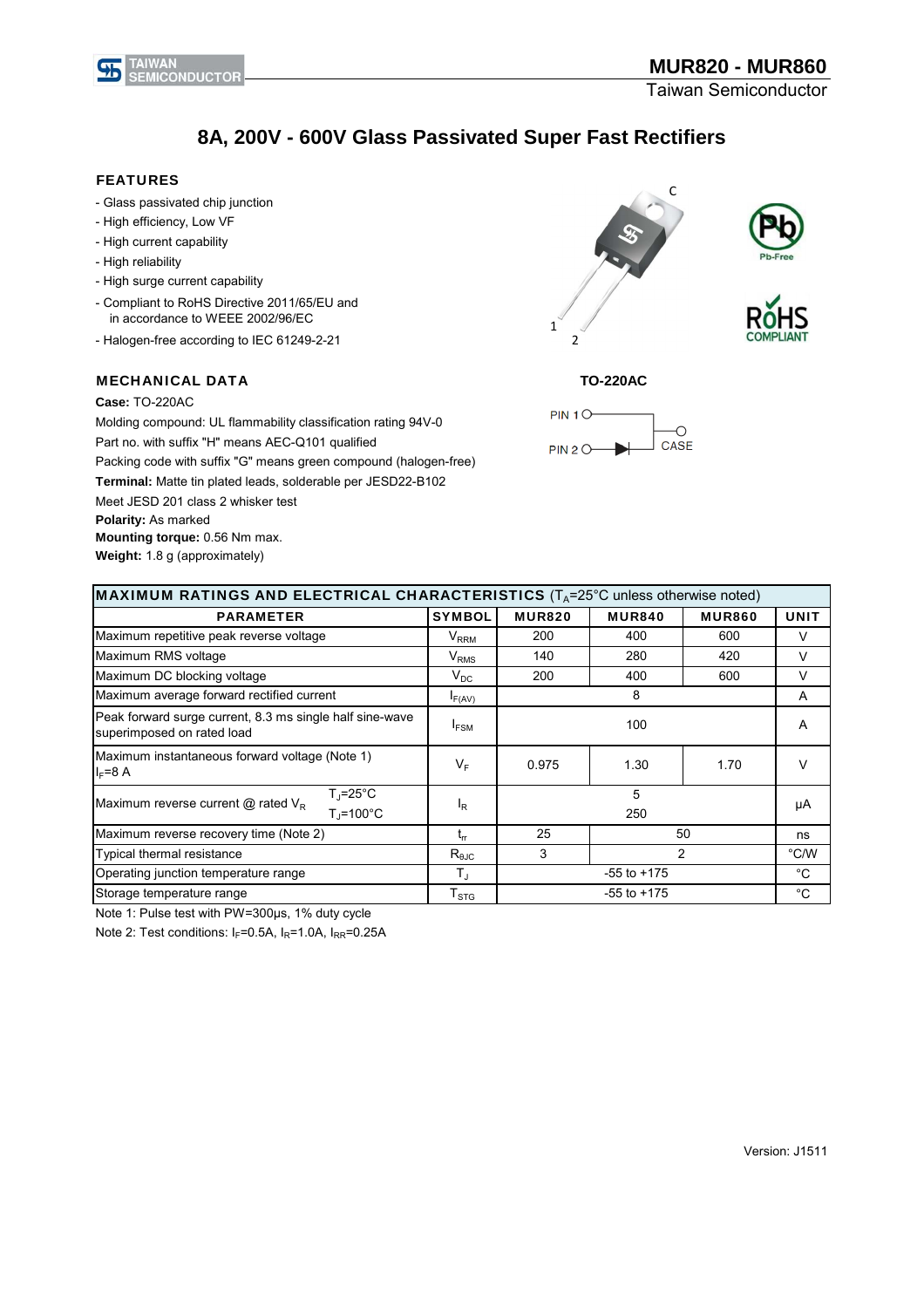

Taiwan Semiconductor

| <b>ORDERING INFORMATION</b> |                                  |                     |                                              |                 |                |  |
|-----------------------------|----------------------------------|---------------------|----------------------------------------------|-----------------|----------------|--|
| <b>PART NO.</b>             | <b>PART NO.</b><br><b>SUFFIX</b> | <b>PACKING CODE</b> | <b>PACKING CODE</b><br>SUFFIX <sup>(*)</sup> | <b>PACKAGE</b>  | <b>PACKING</b> |  |
| MUR8x0<br>(Note 1)          | н                                | C <sub>0</sub>      | G                                            | <b>TO-220AC</b> | $50/$ Tube     |  |

Note 1: "x" defines voltage from 200V (MUR820) to 600V (MUR860)

\*: Optional available

| <b>EXAMPLE</b>     |                 |                                  |                     |                                      |                                      |  |
|--------------------|-----------------|----------------------------------|---------------------|--------------------------------------|--------------------------------------|--|
| <b>EXAMPLE P/N</b> | <b>PART NO.</b> | <b>PART NO.</b><br><b>SUFFIX</b> | <b>PACKING CODE</b> | <b>PACKING CODE</b><br><b>SUFFIX</b> | <b>DESCRIPTION</b>                   |  |
| MUR820HC0G         | <b>MUR820</b>   | н                                | $_{\rm CO}$         | G                                    | AEC-Q101 qualified<br>Green compound |  |

#### RATINGS AND CHARACTERISTICS CURVES

 $(T_A = 25^{\circ}$ C unless otherwise noted)







FIG. 2 MAXIMUM NON-REPETITIVE FORWARD SURGE CURRENT





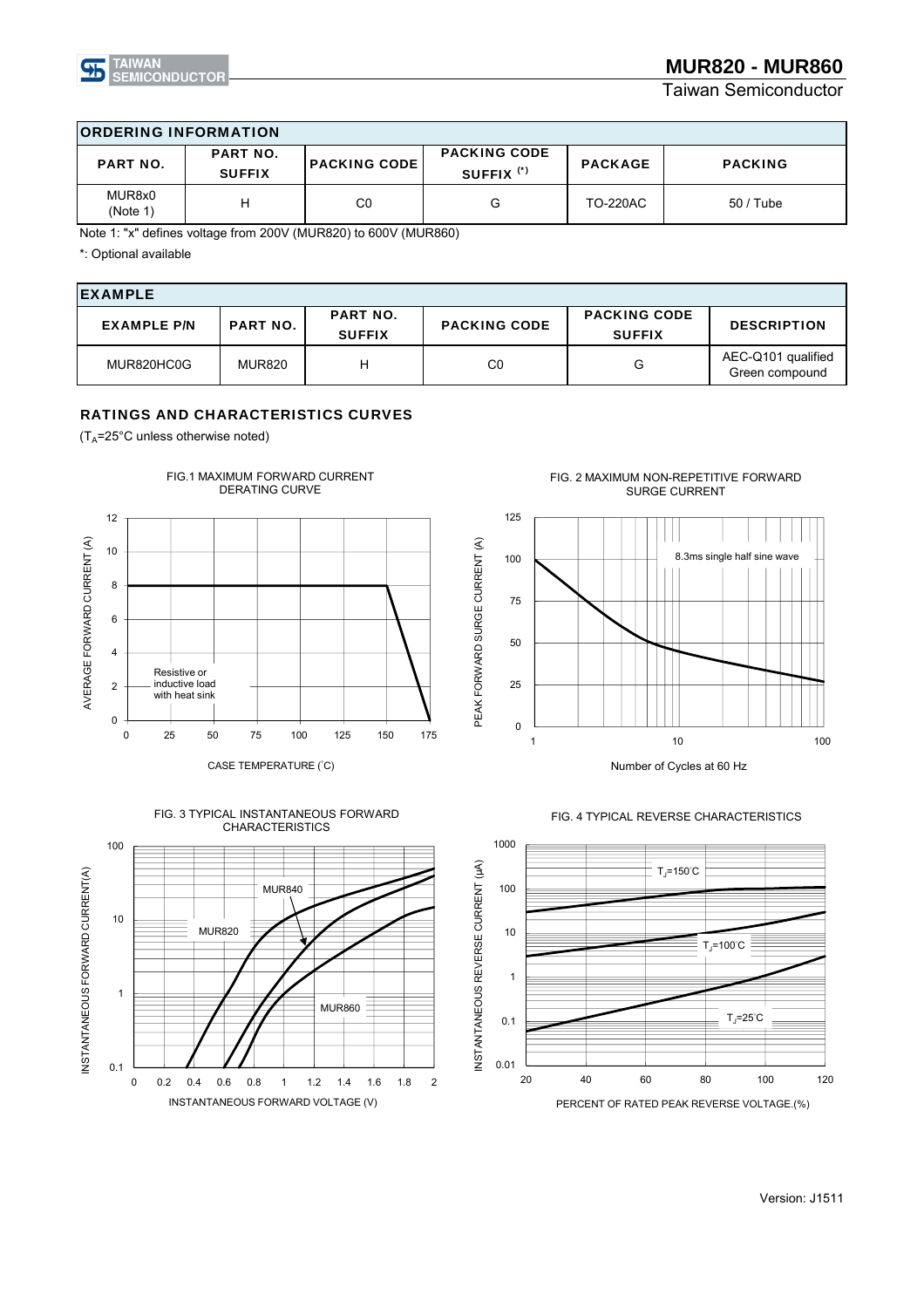

### Taiwan Semiconductor

#### FIG. 5 TYPICAL JUNCTION CAPACITANCE



#### FIG.6 REVERSE RECOVERY TIME CHARACTERISTIC AND TEST CIRCUIT DIAGRAM





PACKAGE OUTLINE DIMENSIONS **TO-220AC**





| DIM. |       | Unit (mm) | Unit (inch) |       |  |
|------|-------|-----------|-------------|-------|--|
|      | Min   | Max       | Min         | Max   |  |
| A    |       | 10.50     |             | 0.413 |  |
| B    | 2.62  | 3.44      | 0.103       | 0.135 |  |
| С    | 2.80  | 4.20      | 0.110       | 0.165 |  |
| D    | 0.68  | 0.94      | 0.027       | 0.037 |  |
| Е    | 3.54  | 4.00      | 0.139       | 0.157 |  |
| F    | 14.60 | 16.00     | 0.575       | 0.630 |  |
| G    | 0.00  | 1.60      | 0.000       | 0.063 |  |
| н    | 13.19 | 14.79     | 0.519       | 0.582 |  |
| I    | 4.95  | 5.20      | 0.195       | 0.205 |  |
| J    | 4.42  | 4.76      | 0.174       | 0.187 |  |
| K    | 1.14  | 1.40      | 0.045       | 0.055 |  |
| L    | 5.84  | 6.86      | 0.230       | 0.270 |  |
| M    | 2.20  | 2.80      | 0.087       | 0.110 |  |
| N    | 0.35  | 0.64      | 0.014       | 0.025 |  |

#### MARKING DIAGRAM



- P/N = Marking Code
- G = Green Compound
- YWW = Date Code
- F = Factory Code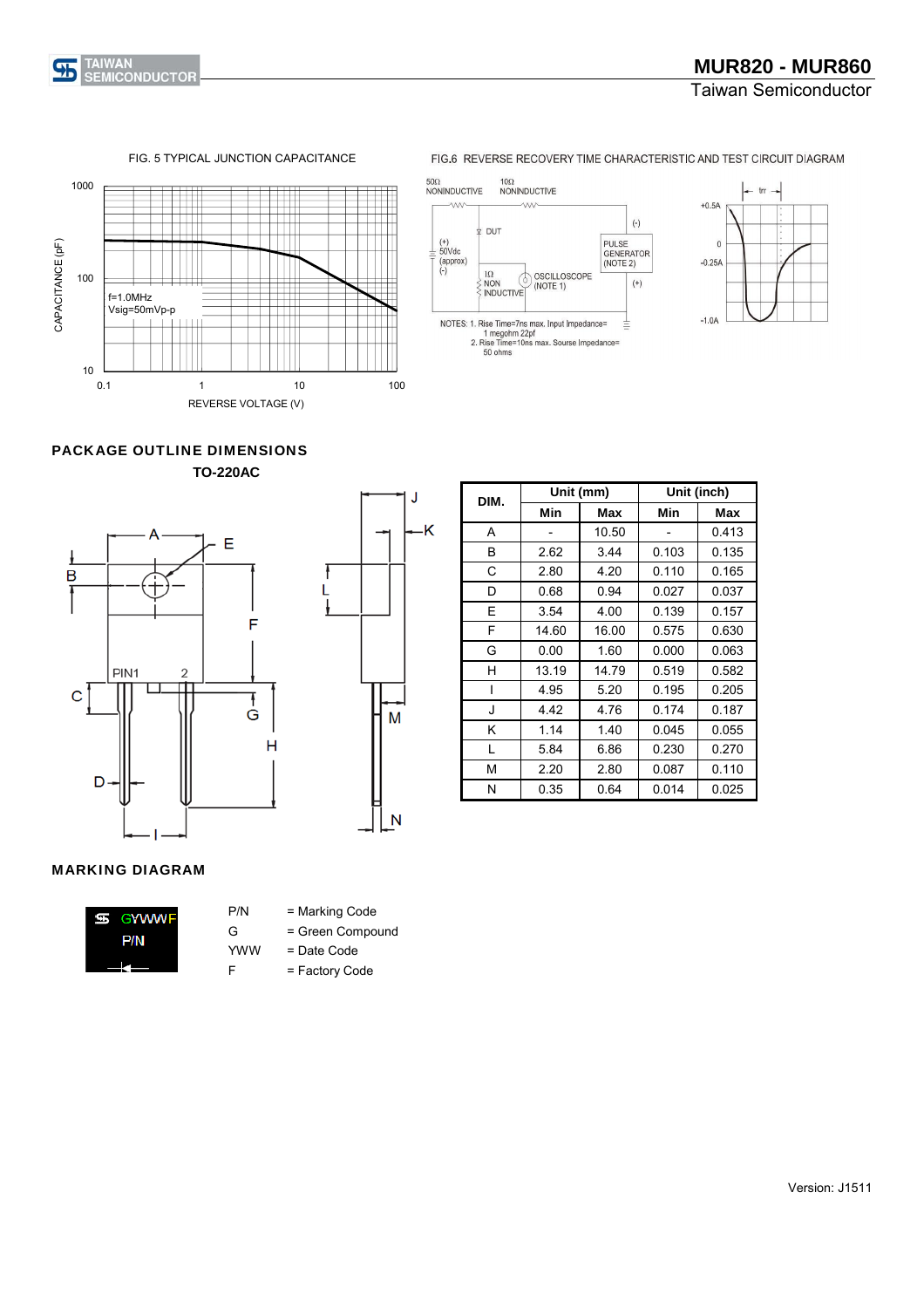

#### **Notice**

assumes no responsibility or liability for any errors or inaccuracies. Specifications of the products displayed herein are subject to change without notice. TSC or anyone on its behalf,

Information contained herein is intended to provide a product description only. No license, express or implied, to any intellectual property rights is granted by this document. Except as provided in TSC's terms and conditions of sale for such products, TSC assumes no liability whatsoever, and disclaims any express or implied warranty, relating to sale and/or use of TSC products including liability or warranties relating to fitness for a particular purpose, merchantability, or infringement of any patent, copyright, or other intellectual property right.

The products shown herein are not designed for use in medical, life-saving, or life-sustaining applications. Customers using or selling these products for use in such applications do so at their own risk and agree to fully indemnify TSC for any damages resulting from such improper use or sale.